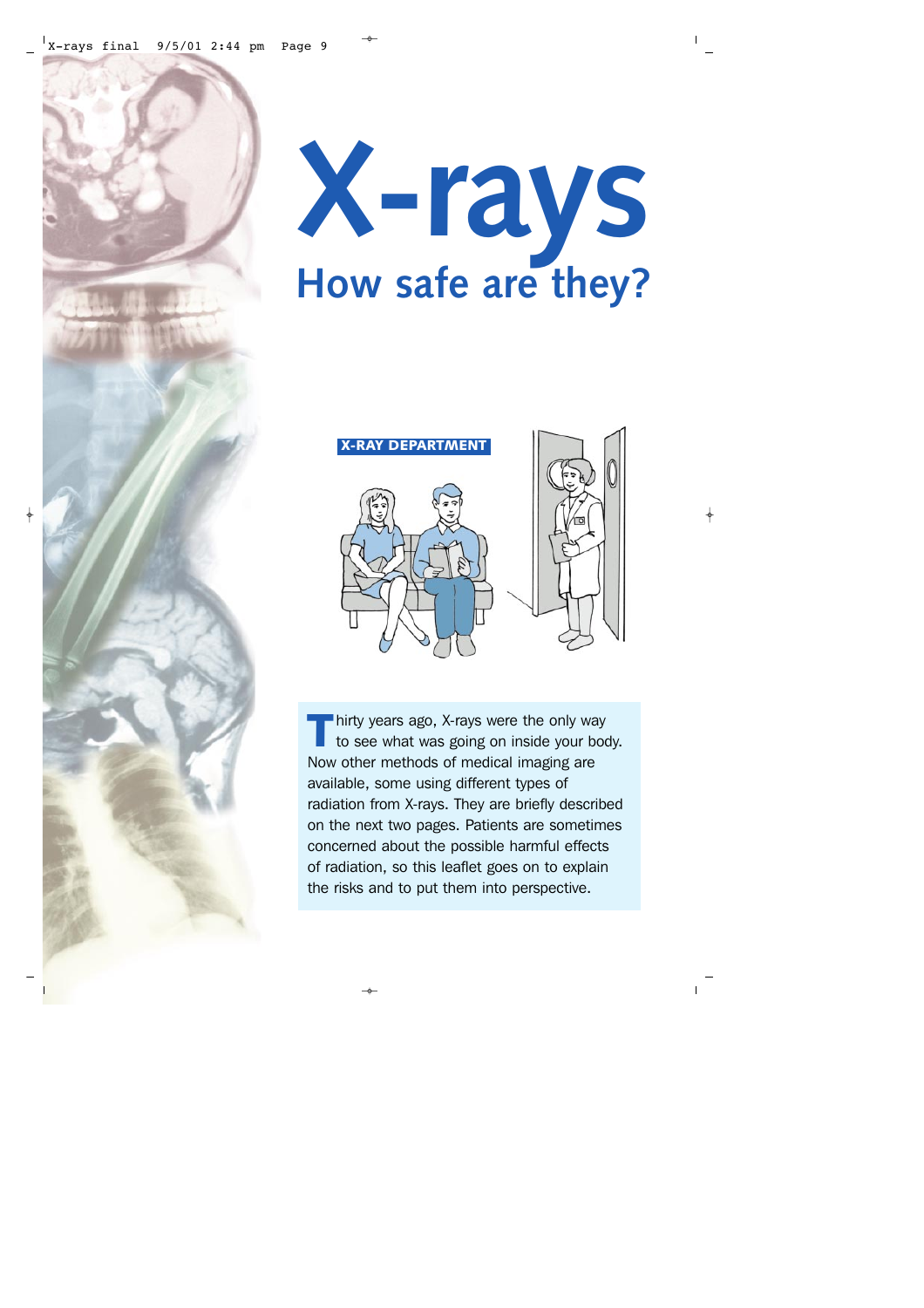# **Imaging methods which use X-rays**

#### **Radiography**

 $\blacksquare$  his is the familiar X-ray which most of us will have had at some time during our lives, usually for looking at I This is the familiar x-ray which most of us will have had<br>at some time during our lives, usually for looking at<br>broken bones or at the chest or teeth. A machine directs a beam of X-rays through the part of your body that is being examined and on to a special film. A picture is produced on the film of the structures the X-rays have passed through in your body.

Simple radiographs such as these involve extremely low amounts of radiation (as shown in the table on page 5).





#### **Fluoroscopy**

his is sometimes called 'screening'. After passing through your body, the X-ray beam is viewed by a special camera Filis is sometimes called screening a Arter passing<br>your body, the X-ray beam is viewed by a special which produces a moving picture on a TV screen. The radiologist or radiographer (see definitions at the end of this leaflet) performing the examination can take snapshots of any important findings, or record the whole thing on video.

Fluoroscopy is often used to look at the gut. For example, in a 'barium meal' you will be asked to swallow a drink of barium, which is shown up well by X-rays, to give moving pictures of your stomach and intestine.

Fluoroscopic examinations usually involve higher radiation doses than simple radiography.

#### **Computed tomography (CT) scan**

his is a more sophisticated way of using X-rays. You lie on a narrow table which passes through a circular This is a more sophisticated way or using x-rays. You<br>lie on a narrow table which passes through a circula<br>hole in the middle of the machine. A fan-shaped beam of X-rays passes through a slice of your body on to a bank of detectors. The X-ray source and the detectors rotate around inside the machine.

An image of the slice is formed by a computer and displayed on a TV screen. You are moved slowly through the hole to take pictures of different slices of your body and sometimes to produce 3D pictures.

If many slices are imaged, the radiation dose can be as high or higher than that for fluoroscopy.

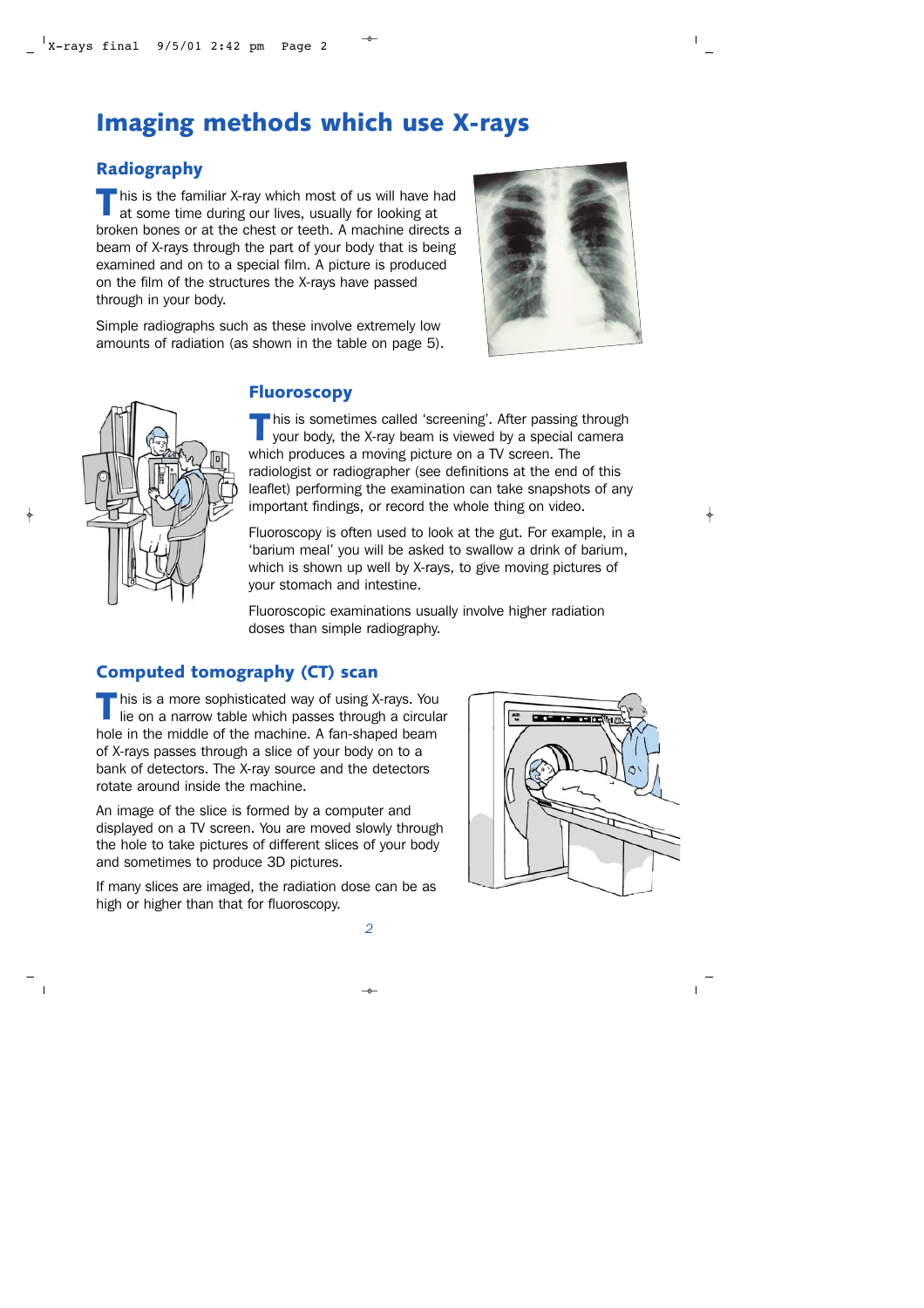# **Imaging using radioactivity**

#### **Nuclear medicine or isotope scan**

his is another way of using radiation to produce pictures. Instead of using an X-ray machine, a small amount of Ins is another way of using radiation to produce<br>Instead of using an X-ray machine, a small ameradioactive material (isotope) is injected into a vein (occasionally it is swallowed or inhaled).

The radioactive material concentrates in a particular organ or tissue, for example in the skeleton for a bone scan. It emits gamma rays, which are a type of radiation that behaves like X-rays. A special camera detects the gamma rays coming out of your body and builds up a picture of what is happening inside you.

The radioactivity in your body falls to insignificant levels in a few days. The total radiation dose you receive while it is there will be similar to or less than that from fluoroscopy.

## **Ultrasound and magnetic resonance imaging (MRI)**

hese are two of the most exciting advances in medical imaging of the past thirty years. They do not use X-rays or gamma rays and, so far, no ill-effects have been These are two or the most excluding advances in medical imaging or the past thing<br>years. They do not use X-rays or gamma rays and, so far, no ill-effects have be<br>seen from ultrasound or from the high magnetic fields used i

So why not use them for all pictures, then there will be no concern about possible radiation risks and this leaflet wouldn't be necessary? The answer is that, although they can give beautifully detailed pictures of some parts of the body, they are unable to provide useful pictures to replace all types of X-ray examination. Also, MRI scanners, being very expensive, are not always available and they cannot be used on some patients who have pieces of metal in their body.

So, although these new methods are used wherever possible, X-rays and gamma rays will be with us for a long time yet.

## **Don't forget the benefits**

If the methods of medical imaging can bring very real benefits to **A** If the methods or medical imaging<br>patients. The overriding concern of your doctor and the hospital radiology department is to ensure that when radiation is used, the benefits from making the right diagnosis, and consequently giving you the right treatment, outweigh any small risk involved.

If, after reading this leaflet, you are still concerned about the possible risks from having an X-ray examination, ask your doctor how the information gained will help to improve your treatment. If treatment decisions depend on the findings, then the risk to your health from not having the examination is likely to be much greater than that from the radiation itself.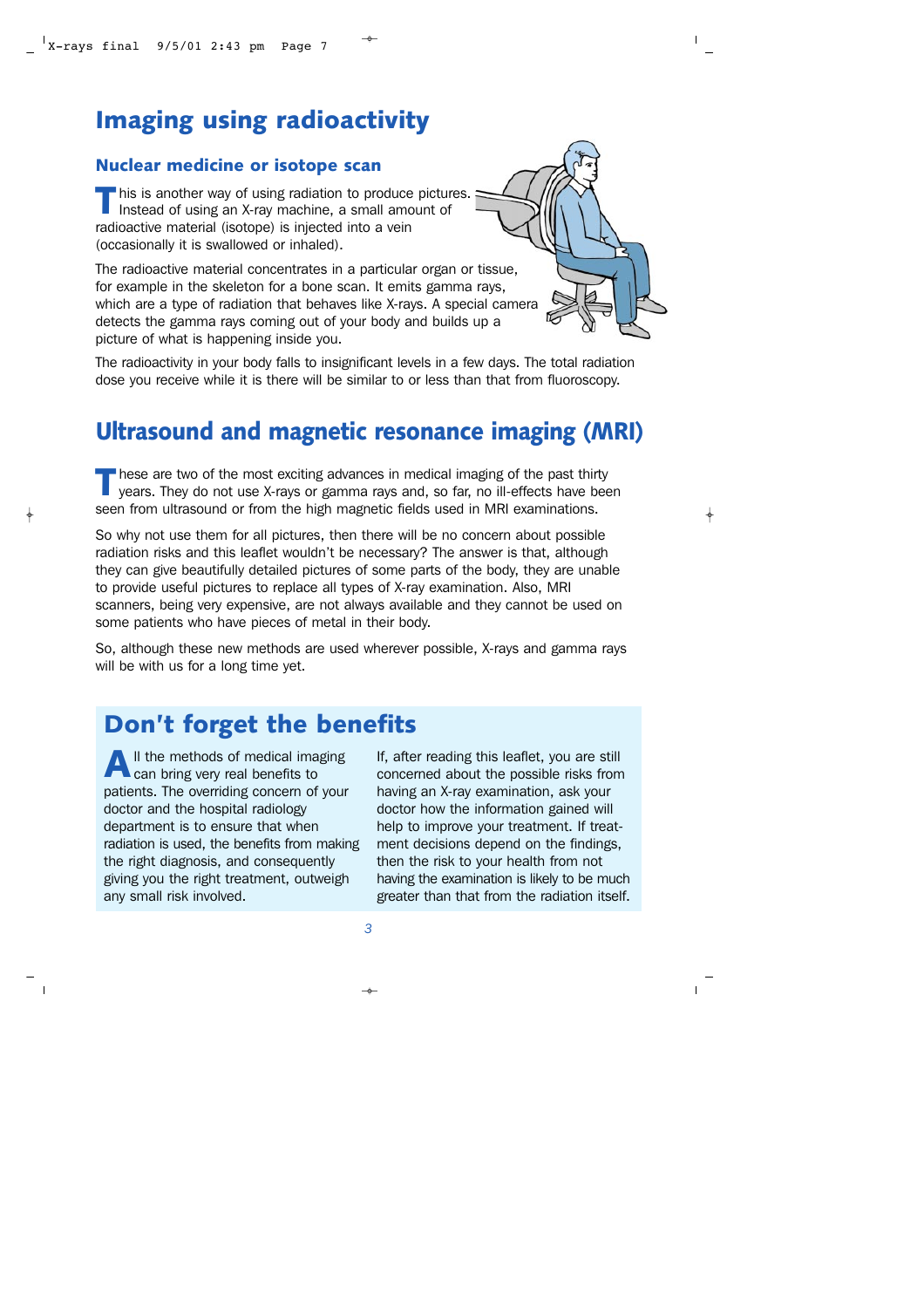## **X-ray doses in perspective**

e are all exposed to natural background radiation every day of **W** background radiation every day of<br>our lives. This comes from the ground and building materials around us, the air we breathe, the food we eat and even from outer space (cosmic rays). In most of the UK the largest contribution is from radon gas which seeps out of the ground and accumulates in our houses.

Each medical X-ray or nuclear medicine examination gives us a small additional dose on top of this natural background radiation. The level of dose varies with the type of examination, ranging from the equivalent of a few days of natural background radiation to a few years, as shown in the table on page 5.

The most common X-ray examinations are those of the teeth, the chest and the limbs. These involve exceedingly small doses that are equivalent to only a few days of natural background radiation.

Examinations involving many X-ray pictures and fluoroscopy (eg barium meals or barium enemas), CT scans of the body or bone isotope scans, involve higher doses. Even these represent only a fraction of our lifetime dose from natural radiation.



### **What are the effects of radiation?**

ou will be glad to know that the radiation doses used for X-ray examinations or isotope scans are many thousands of times too low to produce immediate harmful Fou will be giad to know that the radiation doses used for x-ray examinations or<br>isotope scans are many thousands of times too low to produce immediate harmful<br>effects, such as skin burns or radiation sickness. The only ef known to be possible at these low doses is a very slight increase in the chance of cancer occurring many years or even decades after the exposure.

Approximate estimates of the chance or risk that a particular examination or scan might result in a radiation-induced cancer later in the lifetime of the patient are shown in the last column of the table.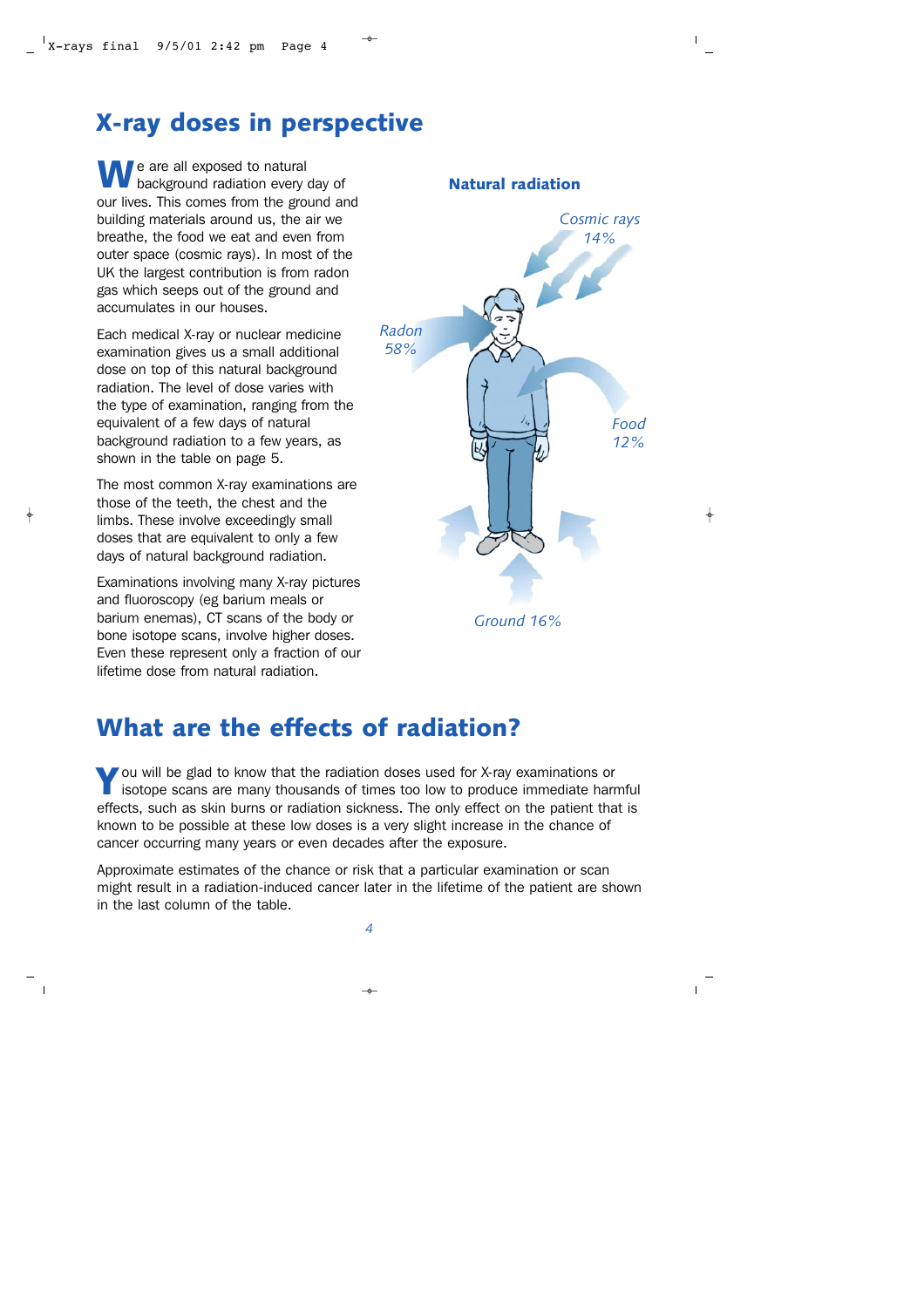## **Broad levels of risk for common X-ray examinations and isotope scans**

| X-ray examination<br>(Nuclear medicine<br>or isotope scan)                                                                                  | <b>Equivalent period of</b><br>natural background<br>radiation | <b>Lifetime additional</b><br>risk of cancer<br>per examination* |
|---------------------------------------------------------------------------------------------------------------------------------------------|----------------------------------------------------------------|------------------------------------------------------------------|
| Chest<br><b>Teeth</b><br>Arms and legs<br>Hands and feet                                                                                    | A few days                                                     | <b>NEGLIGIBLE RISK</b><br>Less than<br>1 in 1,000,000            |
| <b>Skull</b><br>Head<br><b>Neck</b>                                                                                                         | A few weeks                                                    | <b>MINIMAL RISK</b><br>1 in 1,000,000<br>to<br>1 in 100,000      |
| Breast [mammography]<br>Hip<br>Spine<br>Abdomen<br><b>Pelvis</b><br>CT scan of head<br>(Lung isotope scan)<br>(Kidney isotope scan)         | A few months<br>to<br>a year                                   | <b>VERY LOW RISK</b><br>1 in 100,000<br>to<br>1 in 10,000        |
| Kidneys and bladder [IVU]<br>Stomach - barium meal<br>Colon - barium enema<br>CT scan of chest<br>CT scan of abdomen<br>(Bone isotope scan) | A few years                                                    | <b>LOW RISK</b><br>1 in 10,000<br>to<br>1 in 1,000               |

*\* These risk levels represent very small additions to the 1 in 3 chance we all have of getting cancer*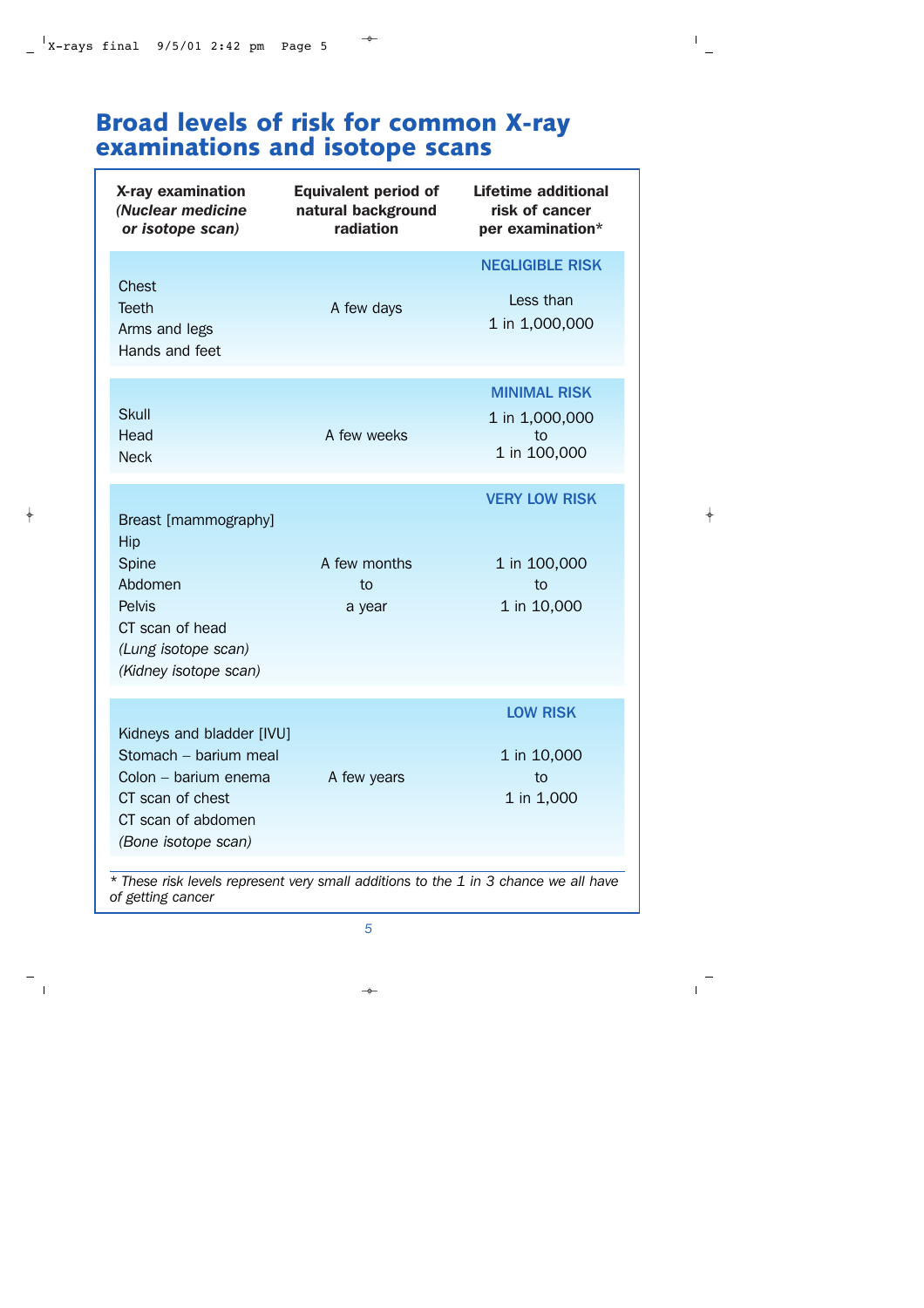# **Radiation risks in perspective**

ust about everything we do in our daily lives carries some level of risk. We tend to regard activities as being "safe" when the risk of something unpleasant happening **J** ust about everything we<br>regard activities as bein<br>falls below a certain level.

The lower the level of risk, the "safer" the activity becomes. For example, most people would regard activities involving a risk of below 1 in 1,000,000 as exceedingly safe.

The radiation risks for simple X-ray examinations of the teeth, chest or limbs, can be seen to fall into this negligible risk category (less than 1 in 1,000,000 risk). More complicated examinations carry a minimal to low risk.

Higher dose examinations such as barium enemas, CT body scans or isotope bone scans fall into the low risk category (1 in 10,000 to 1 in 1,000 risk). As we all have a 1 in 3 chance of getting cancer even if we never have an X-ray, these higher dose examinations still represent a very small addition to this underlying cancer risk from all causes.



*Airline flights are very safe with the risk of a crash being well below 1 in 1,000,000. Incidentally, a four hour flight exposes you to the same radiation dose (from cosmic rays) as a chest X-ray*

As long as it is clearly necessary to help make the correct treatment decision for a patient, the benefits from any X-ray examination or isotope scan should usually outweigh these small radiation risks. It should be remembered that the higher dose examinations are normally used to diagnose more serious conditions when a greater benefit to the patient is to be expected.

### **What is the effect of having many X-rays?**

 $\blacksquare$  ach individual X-ray examination or isotope scan carries the level of **E** ach individual x-ray examination or isotope scan carries the left of having many examinations the risks for each one are simply having many examinations, the risks for each one are simply added together. It does not make any difference whether you have a number of X-rays in one day or spread over many years, the total risk is just the same.

If you have already had a large number of X-rays and the total risk is causing you concern, the need for each new examination should still be judged on its own merits. Before going ahead, your doctor must be able to reassure you that there is no other way of providing new information that is essential for the effective management of your medical problem.

Make sure your doctor is aware of other X-rays or scans you have had, in case they make additional examinations unnecessary.

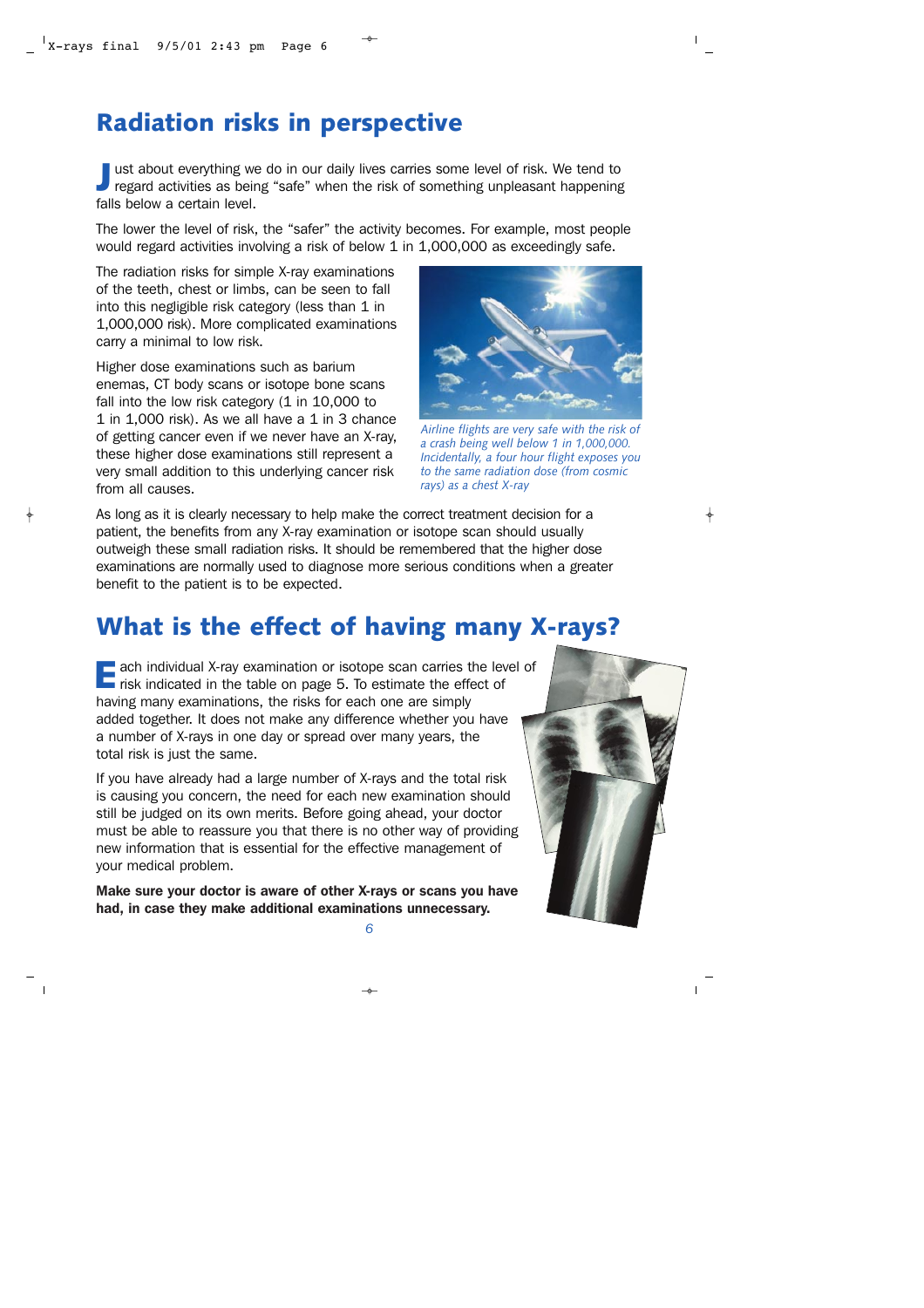### **Radiation risks for older and younger patients**

s you get older you are more likely to need an X-ray examination. Fortunately radiation risks for older people are lower than those shown in the table on page 5. This is because there is less time for a radiation-induced cancer to develop, so the<br>This is because there is less time for a radiation-induced cancer to develop, so the chances of it happening are greatly reduced.

Children, however, with most of their life still ahead of them, may be at twice the risk of middle-aged people from the same X-ray examination. This is why particular attention is paid to ensuring that there is a clear medical benefit for every child who is X-rayed. The radiation dose is also kept as low as possible without detracting from the information the examination can provide.

A baby in the womb may also be more sensitive to radiation than an adult, so we are particularly careful about X-rays during pregnancy. There is no problem with something like an X-ray of the hand or the chest because the radiation does not go anywhere near the baby. However, special precautions are required for examinations where the womb is in, or near, the beam of radiation, or for isotope scans where the radioactive material could reach the baby through the mother's circulating blood.

If you are about to have such an examination and are a woman of childbearing age, the radiographer or radiologist (see definitions on the last page) will ask you if there is any chance of your being pregnant.



If this is a possibility, your case will be discussed with the doctors looking after you to decide whether or not to recommend postponing the investigation. There will be occasions when diagnosing and treating your illness is essential for your health and your unborn child. When this health benefit clearly outweighs the small radiation risks, the X-ray or scan may go ahead after discussing all the options with you.

### **Radiation risks for future generations**

f the reproductive organs (ovaries or testes) are exposed to radiation there is a possibility that hereditary diseases or abnormalities may be passed on to future If the reproductive organs (ovaries or testes) are exposed to radiation there is a<br>possibility that hereditary diseases or abnormalities may be passed on to future<br>generations. Although the effect has never been seen in hu can be placed over the ovaries or testes during some X-ray examinations, as a precaution. They are only necessary for examinations of the lower abdomen and thighs on patients who are young enough to have children. Even then, there are some examinations where it is not practicable to use gonad shields since they will obscure important diagnostic information.